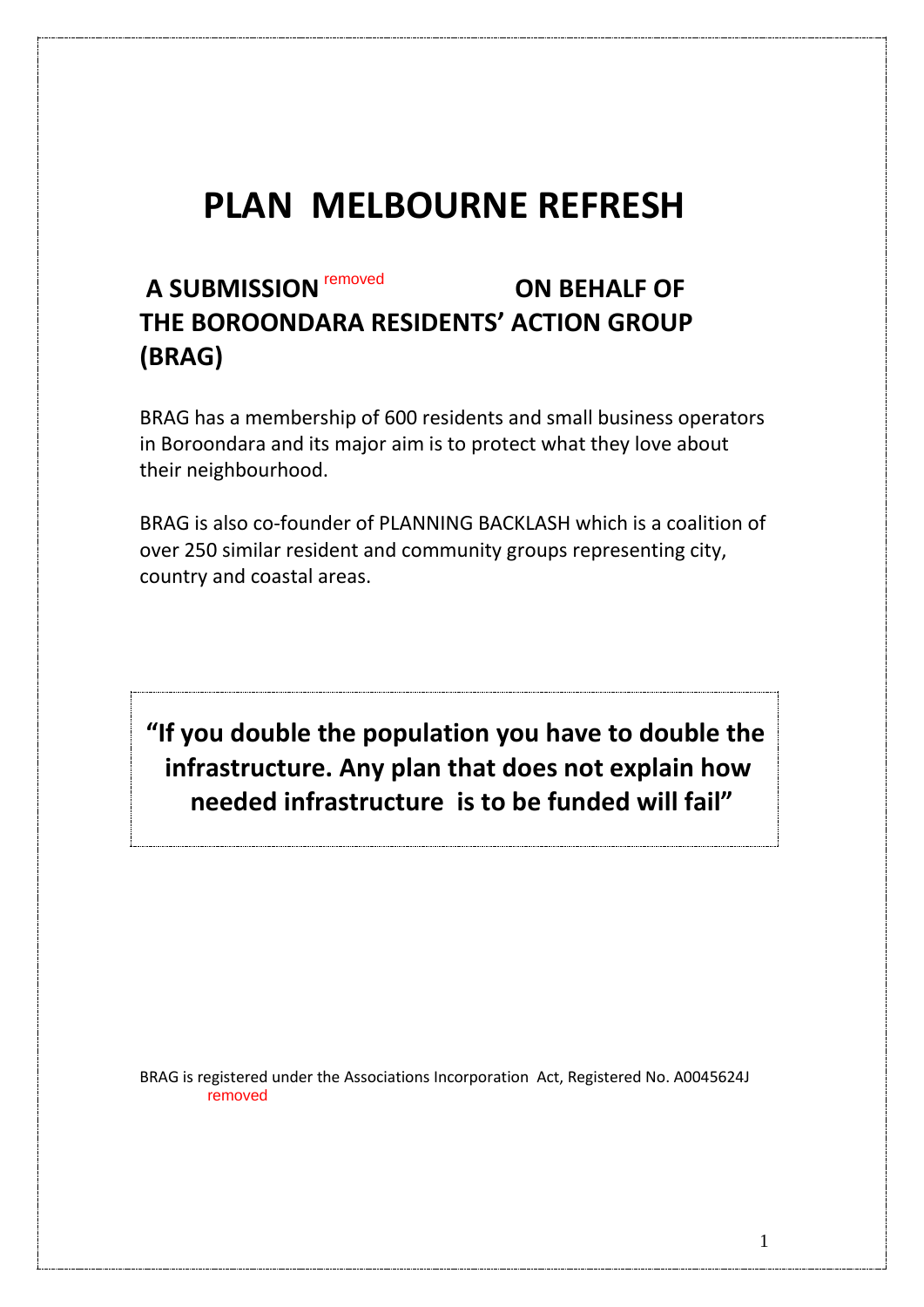#### **1. INTRODUCTION.**

#### METROPOLITAN PLANNING STRATEGIES 1980 TO 2015

Metropolitan Strategy District Centres Metropolitan Activity Centres Living Suburbs Melbourne 2030 Melbourne 2030 Review Melbourne @ 5 million Plan Melbourne Plan Melbourne Refresh

In between there have been nine other planning schemes under consideration.

The first real plan that attempted to react to the pressures from population growth was District Centres in 1983 Melbourne 2030 was introduced by the Labor Government in 2002 which followed a similar line but for the first time promoted urban consolidation and introduced Principal, Major and Neighbourhood Activity Centres as well as an Urban Growth Boundary. Melbourne 2030 was devised by a planning committee which had no resident representative so it was not accepted by the resident community. M2030 was followed by Melbourne @ 5 million which attempted to rectify some of the issues . This also had no input from the resident community. It is clear that Melbourne's urban planners are telling us that they know what is best for the community but do they? Their plans have so far not produced any real satisfactory initiatives.

In 2013 Plan Melbourne came after the new Residential Zones were introduced by the Liberal Government and, while the community was invited to make submissions, the Ministerial Planning Committee virtually ignored the community's concerns. The recommendations by the Ministerial Committee were not fully implemented because the Committee was all for developing the inner and middle suburbs to reduce the pressure on the ever expanding fringe development. This would have impacted upon the new residential zones which were aimed to protect the residential suburbs from opportunistic over-development.

Now we have Plan Melbourne Refresh (2015) which is clearly aimed to reintroduce retrofitting development into at least a large part of the middle residential suburbs.

It seems that every new government will now "update" whatever planning strategy is in place to suit its own policies or, more realistically, reacting to political donations and to satisfy the dictates of the development industry at that time.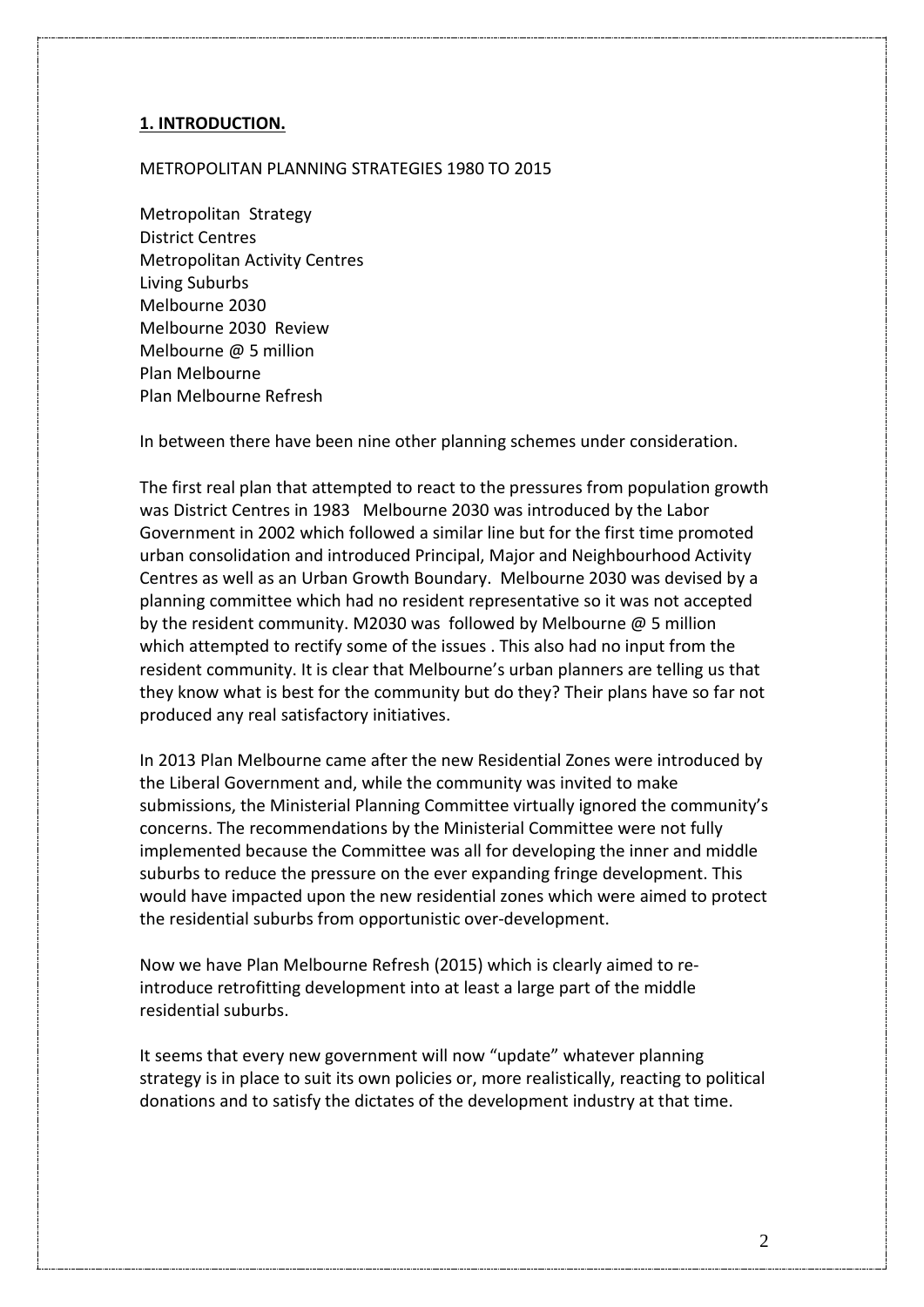This is not sensible planning nor are these "updates" likely to solve the main problems facing Melbourne with its ever-increasing population growth. For they are purely reactive and will never solve the current problems of a fast growing city.

#### **2. THE ISSUES**

In 2000/2001 Australia's immigration figure was 80,000 p.a. and has steadily increased each year to 241,000 in 2013/2014. The immigration intake for 2014/2015 is set for 190,000 but this will be exceeded and could be nearer 250,000.

(Refer to attached Immigration intakes for the annual numbers plus visa holders, New Zealanders and the humanitarian intake not included in these numbers).

About 24% of these new arrivals settle in Melbourne which is the main reason for the most of Melbourne's planning issues. If this trend continues then our population will more than double in the next 30 to 35 years. And yet our Urban Planners seem to ignore this population growth and instead, concentrate upon retrofitting new housing development into existing suburbs.

#### removed

in his publication "The Citizens Perspective" said that:

• All government bodies assume that growth is desirable and/or inevitable, whereas citizens mainly want to defend the status quo.

He went on to say that :

• All planners assume that the role of planning is to manage and generally facilitate development.

The urban planners and the residents of this city are diametrically opposed with one party pushing for new and larger/higher development and the other saying went on to say that "Nimbyism has become the most asinine cheap shot in the town planning debate. If residents don't want something in their backyard they are perfectly entitled to say so and should not be accused of selfishness". "not in my backyard". removed

It is therefore up to the government to respond by managing such issues while understanding that it has responsibilities to the citizens who have legitimate concerns and not just to the development industry.

It seems obvious that by reducing the population intake to something around the 100.000 p.a. mark the pressure for medium /high- rise development could be better managed. Of course the State Government will say that immigration is a federal matter. Yes it is but that should not deter the state government from lobbying the federal government to take action.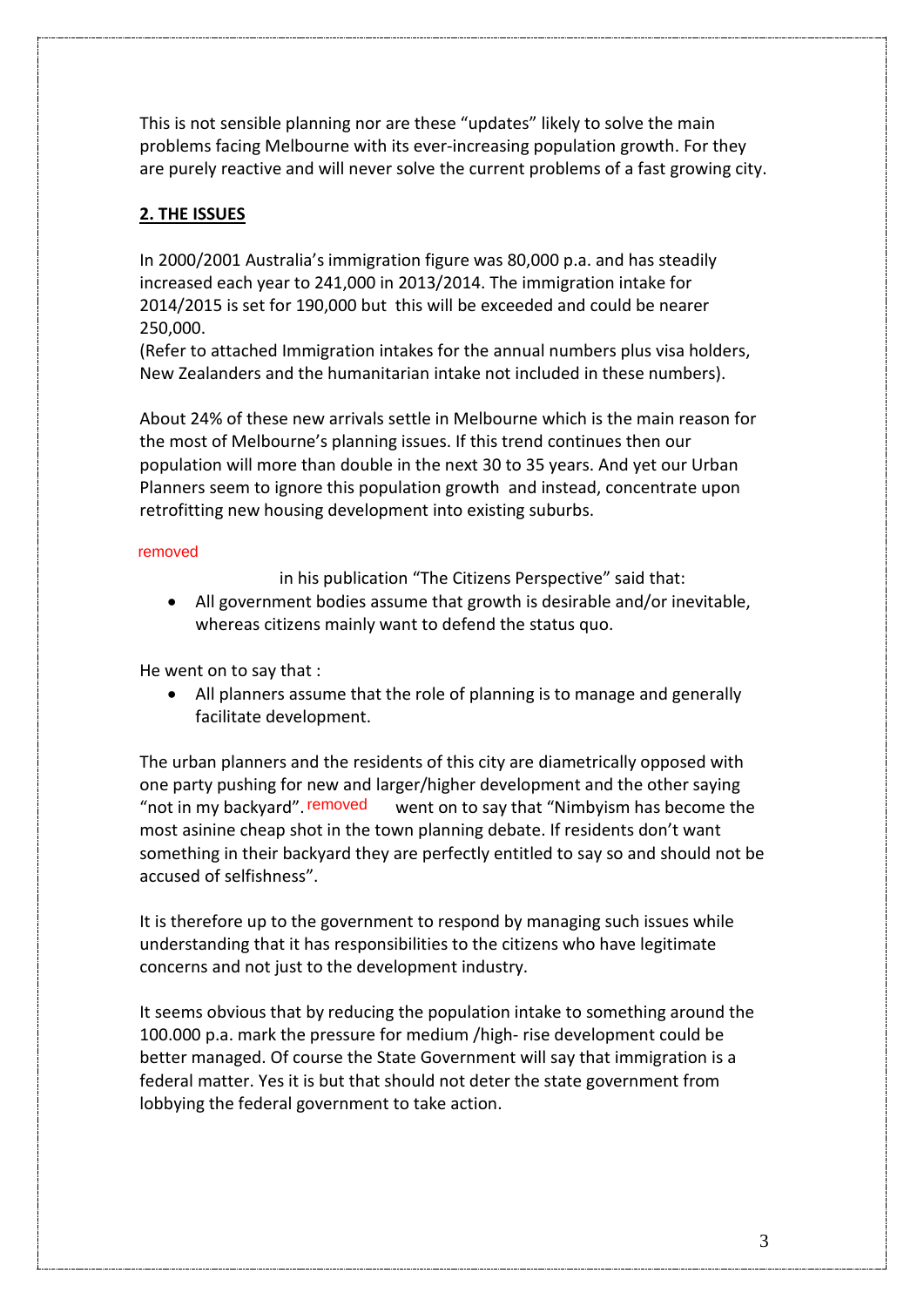The Federal government will try to argue that our population growth results in stronger economic growth but the reality is that this is just not so. Population growth does provide the illusion of growth but the productivity Commission says that high immigration has at best boosted the economic benefit per capita over 2 decades by only \$383.

The only ones to benefit from high migration are the migrants themselves. (Refer Attached "The Big Australian Illusion" by Callum Pickering in The Business Spectator removed

Another major issue is that our infrastructure is already overloaded without taking into consideration all the upgrades required to cope with the increasing number of new arrivals.

To bring our public transport up to meet current requirements is beyond the capability of our government right now let alone what will be required to cope with the doubling of our population. . Governments just cannot raise our taxes high enough to finance the necessary upgrades,

It has been estimated that it costs \$200,000 per new migrant just to meet individual infrastructure needs. removed

As we say on the front page, if you double the population you have to double the infrastructure. Therefore any plan for Melbourne that does not take account of how the cost of the required new infrastructure and upgrades will be provided will fail.

#### **4. Population Growth**

There are considerable costs involved in having a robust immigration program requiring the existing citizens to be taxed sufficiently to fund the additional infrastructure and other costs that result from such a large immigration intake.

As we have pointed out, because raising sufficient funds from taxation is not likely to be acceptable to the existing citizens, it will be necessary to finance infrastructure upgrades by other means, which raises many other questions with no easy answers.

But why should we continue to accept so many immigrants when a far better solution would be to reduce the rate of immigration back to more sustainable levels at, say, 100,000 pa which would still place us ahead of other comparable countries on a per capita basis and allow for a reasonable humanitarian intake?

Furthermore, is it reasonable to expect the existing citizens to meet these costs when there are no real economic benefits for them and what benefits there are go mainly to the migrants and, of course, to the developers?

#### **3. The Solutions**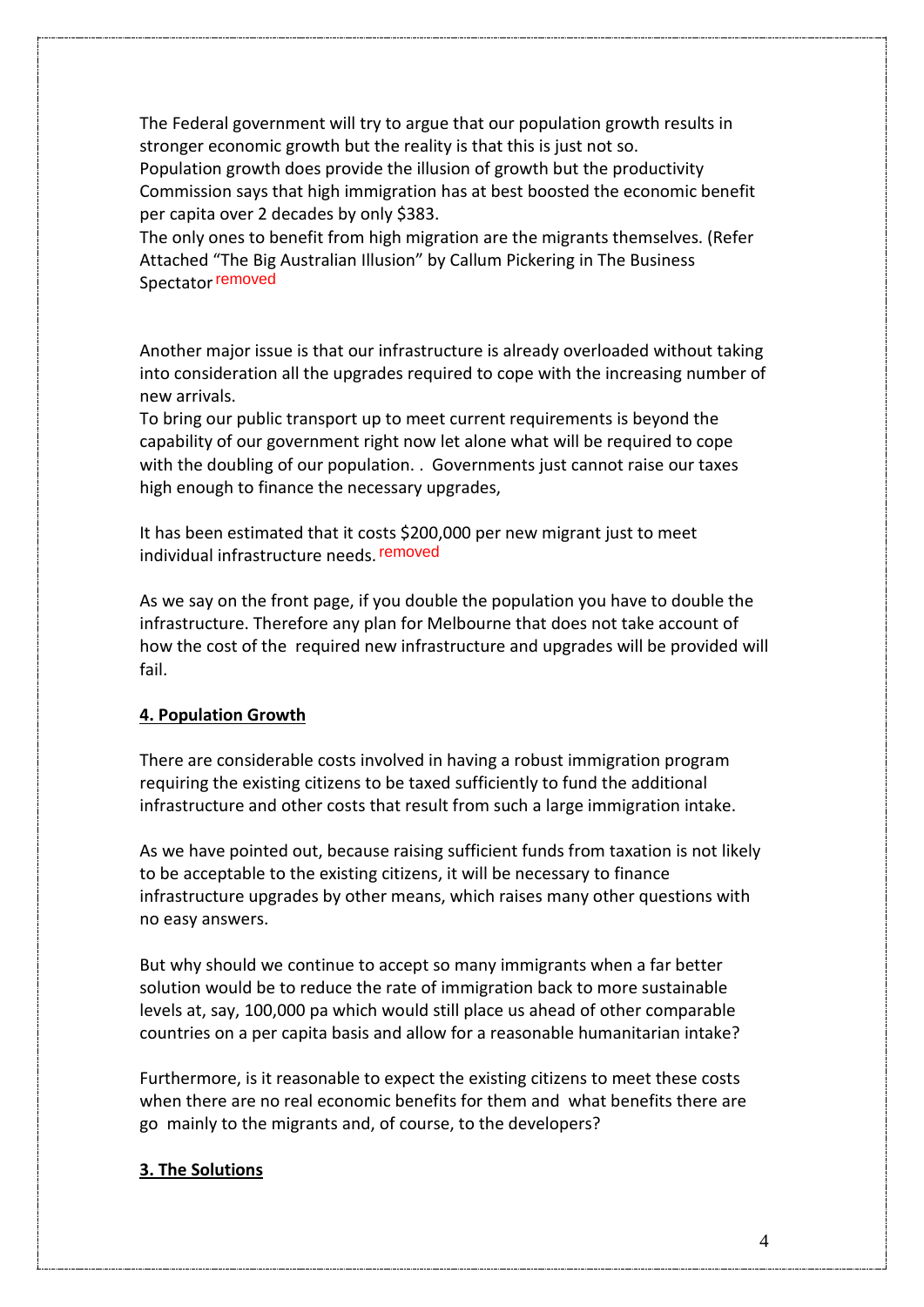• Lobby the federal government now to reduce Australia's immigration intake to a more sustainable number, we suggest to around 100,000 per annum.

In the meantime there will be continued pressure to take action to manage the current immigration intake and we offer the following recommendations :

• Although regionalization has been mooted previously there has been no real determined effort put into implementation. We say that properly planned and financed regional development proposals would assist in relieving the pressure of our population growth upon our city residential areas. Planning must include provision of fast rail connections to the city and appropriate infrastructure.

 Such planning will need to include incentives to encourage citizens to move to new regional areas such as tax benefits, adequate services etc. before any promotion is undertaken.

• Commence planning for another major city to be built in stages to accommodate up to a maximum on 2 million (?) within Victoria, preferably in an area that could provide potential employment and possibly a site for a port. There have been suggestions previously that Portland has potential as a regional site so we recommend a feasibility study be undertaken NOW.

This would be far cheaper than trying to retrofit development into Melbourne's residential areas, with over-stretched infrastructure requiring substantial upgrades just to cope with existing demand, let alone future demand from high immigration.

- Currently developers have been cherry-picking development sites based largely on the anticipated profit without considering the overall requirements of Plan Melbourne for a more evenly based development regime. The reason is that there are better profits to be made in the more desirable suburbs such as the inner and middle Eastern suburbs. Therefore we recommend that it will be necessary to enact legislation to force developers into the inner Western and Northern suburbs where there are of large sites that are readily available for large scale development. This could be achieved by ensuring that councils' schedules attached to the new residential zones are given Ministerial assent with mandatory conditions.
- Far too many planning decisions are made influenced by political donations so we recommend that legislation be enacted to stop political donations made by the development industry as has been enacted in New South Wales

#### Appendix 1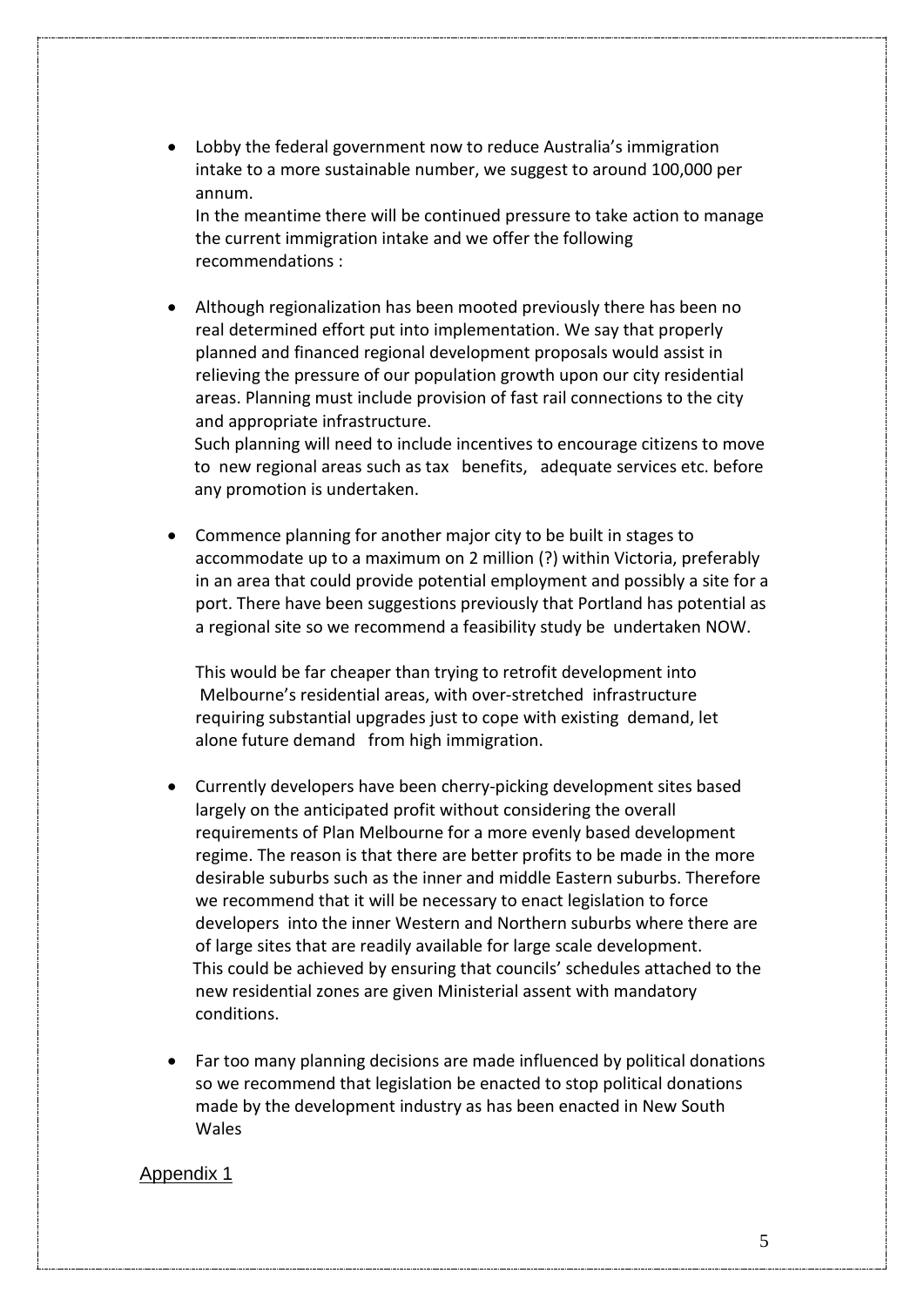### **AUSTRALIA'S IMMIGRATION INTAKES 2000-2014**

| 2000        | $-2001$     | 80,000  | These r            |
|-------------|-------------|---------|--------------------|
| 2001 - 2002 |             | 93,000  | intake             |
| 2002 - 2003 |             | 108,000 | Zealan             |
| 2003 - 2004 |             | 114,000 | Austra             |
| 2004 - 2005 |             | 120,000 |                    |
|             | 2005 - 2006 | 142,000 |                    |
| 2006 - 2007 |             | 148,000 | Source             |
| 2007 - 2008 |             | 159,000 | as sup             |
| 2008 - 2009 |             | 171,000 |                    |
| 2009 - 2010 |             | 168,000 |                    |
| 2010 - 2011 |             | 177,000 | All nu             |
| 2011 - 2012 |             | 210,000 |                    |
| 2012 - 2013 |             | 238,000 |                    |
| 2013 - 2014 |             | 241,000 |                    |
| 2014 - 2015 |             |         | 250,000 (estimate) |
|             |             |         |                    |

numbers do not include the humanitarian of around 13,00 pa or the number of New ders who do not require a visa to enter  $\text{lia}$  – an average 50,000 pa

e : Dept. of Immigration & Citizenship (DIAC) plied to the Parliamentary Library

mbers have been rounded

NOTE 1. Based upon the rate of growth continuing, Melbourne's population will double in the next 30 to 35 years to well over 8 million.

NOTE 2. The above numbers refer only to official immigration and do not take into account those who enter on the many different types of visas now available, such as working holiday visas, the many categories of skilled worker visas, 457 visas, student visas, employer nominated visas and those who enter illegally. Through a well understood visa churning process many can be with us for 10 years or so and eventually gain permanent residency.

Currently there are over 1 million visa holders in Australia and the government has just announced that some of the restrictions on these visas have been relaxed to encourage more to join our workforce. These long stay visa holders, the New Zealanders, the humanitarian intake and the official immigrants all need somewhere to live, which puts increasing massive pressure on our housing and infrastructure.

NOTE 3. Our State Government says that immigration/population growth is not a state matter- but it is. The State Government needs to demand action from their federal counterparts to alleviate the issues arising from this record growth and it can do something about it by removing right now the website [www.liveinvictoria](http://www.liveinvictoria/) which encourages and assists new arrivals to live and work in Victoria.

NOTE 4. Australia's rate of population growth is currently 1.82% compared with the world average of 1.1%, Canada 1.2%, US 0.7%, UK 0.6%, New Zealand & France 0.5% with Italy minus 2.0% and Germany minus 1.7%. Interestingly Victoria's rate is 2.2% .

(Source : data.worldbank.org/indicator/SP.POP.GROW and United Nations Statistical Division).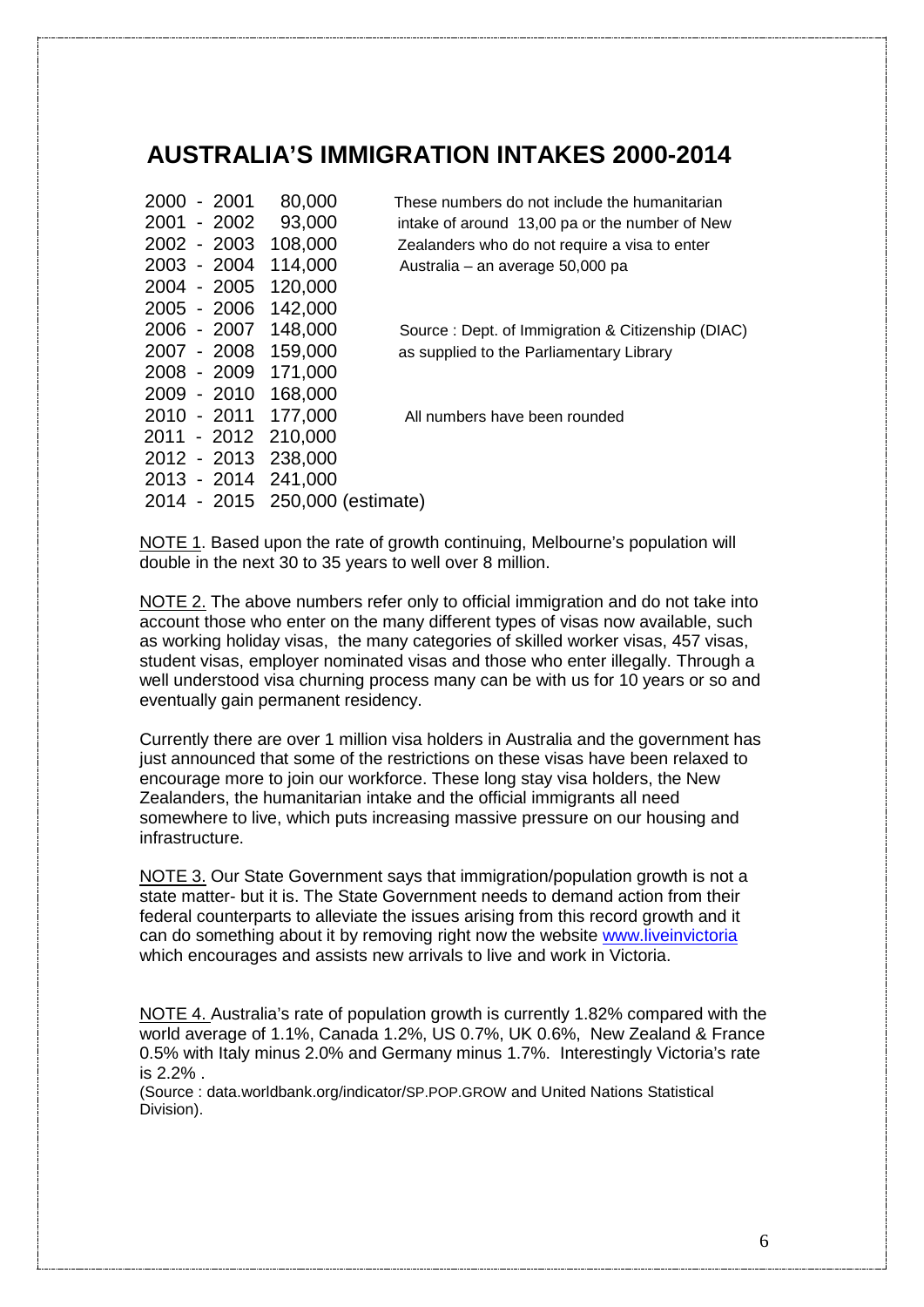

### **How population growth can make us worse off**

Ross Gittins Published: July 7, 2015 - 9:56PM

Just about every economist, politician and business person is a great believer in a high rate of immigration and a Big Australia. But few of them think about the consequences of that attitude  $\hat{a}\hat{\epsilon}^{\prime\prime}$  which does a lot to explain our economic problems.

The latest figures from the Bureau of Statistics show our population grew by 1.4 per cent to 23.6 million in 2014. Less than half this growth came from natural increase (births exceeding deaths), with most of it coming from net migration.

When I saw the 1.4 per cent growth figure, I thought it much of a piece with the 1.5 per cent growth over the year to September. It confirmed us as having one of the fastest growing populations among the advanced economies.

But, the Business Bible assured us, growth of 1.42 per cent was a big worry. It was clearly less than the 1.49 per cent average rate of the past 15 years and was, indeed, our weakest growth in eight years.

Slower population growth meant slower growth in real gross domestic product and this would also make it harder to get the federal budget back into surplus, we were told.

Really? This is crazy talk. It shows even our economists have turned off their brains on the question of immigration and lost their way between means and ends. Now they believe in growth for its own sake, not for any benefits it may bring us.

Of course, slower growth in the population means slower growth in the size of the economy. But what of it? What do we lose?

The economic rationale for economic growth is that it raises our material standard of living. But this happens only if GDP grows faster than the population grows. So it doesn't follow that slower GDP growth caused by slower population growth leaves us worse off materially.

That would be true only if slower population growth caused slower growth in GDP *per person*. I suspect many people unconsciously assume it does, but where's the evidence?

I doubt there is any. The most significant recent study, conducted by the Productivity Commission in 2006, concluded that even skilled migration would do little to increase income per person. And what little growth the commission could find was appropriated by the new arrivals.

I doubt it's by chance that economists rarely, if ever, adjust the GDP figures they obsess about for population growth. Meaning we're constantly being given an exaggerated impression of how well we're doing in the materialism stakes. I can't remember GDP per person rating a mention in the budget papers.

Politicians are always boasting about record government spending on this or that, but never make allowance for population growth in making such claims. (Why would they when often they don't even allow for the effect of inflation?)

As for the claim that slower population growth will make it harder to reduce the budget deficit, it reveals just how unthinking we've become on immigration. It's true enough that slower growth in the workforce means slower growth in tax collections.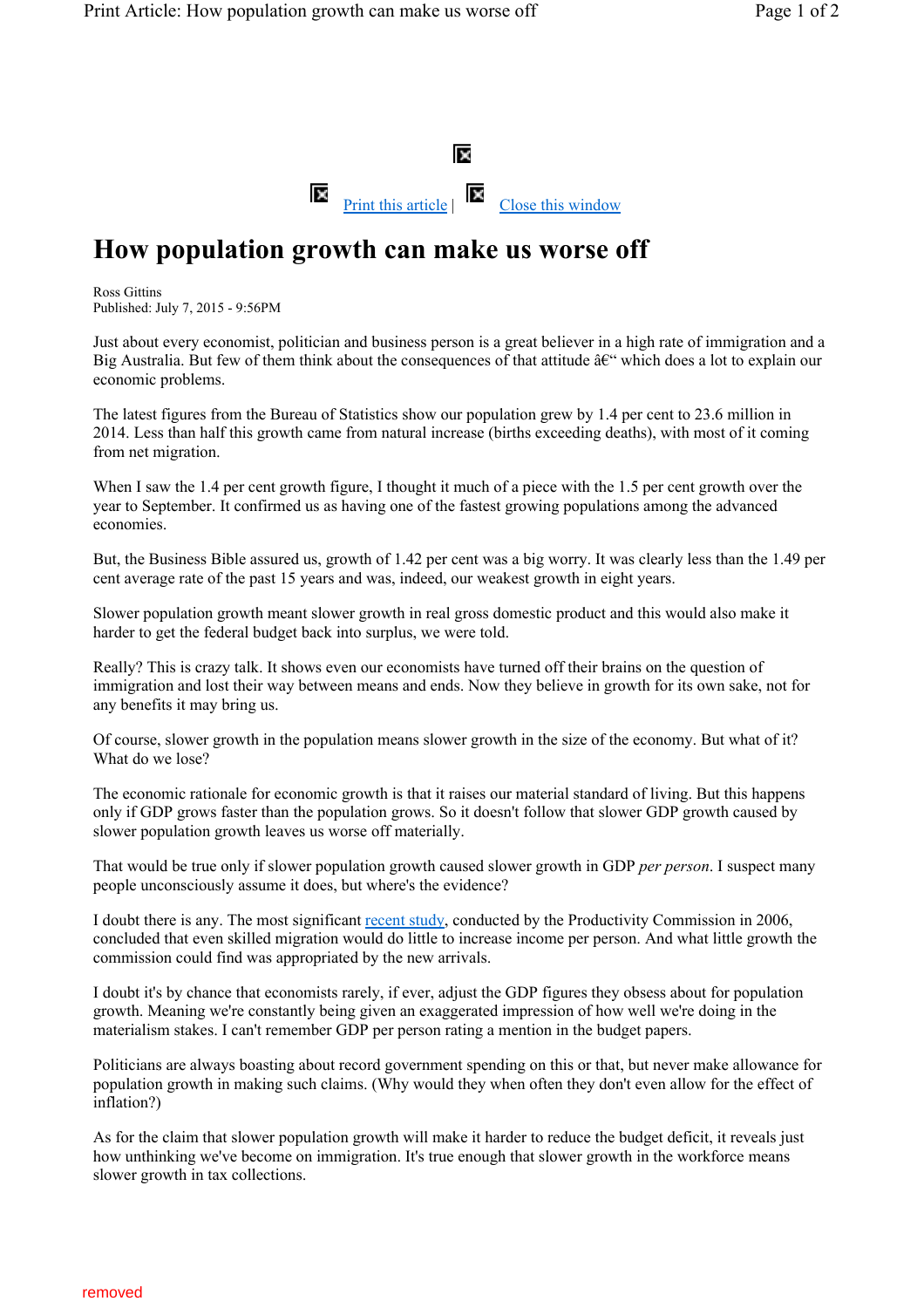But is that all there is to it? What about the other side of the budget? Aren't we assuming a bigger population is costless? Skilled immigrants and their dependents never use the health system? They don't have kids needing to be educated? They don't add to traffic congestion, wear and tear on roads and 100 other taxpayer-provided services? Since there's often a delay while they find jobs, who's to say budgets, federal and state, wouldn't be better off with fewer immigrants?

But what's strangest about the economic elite's unthinking commitment to high immigration is the way they wring their hands over our weak productivity growth and all the "reform" we should be making to fix it, without it crossing their minds that the prime suspect is rapid population growth.

It's simple: when you increase the population while leaving our stock of household, business and public capital unchanged, you "dilute" that capital. You have less capital per person, meaning you've automatically reduced the productivity of labour.

So you have to do a lot more investing in housing, business structures and equipment and all manner of public infrastructure  $\hat{a}\hat{\epsilon}^{\prime\prime}$  a lot more "capital widening"  $\hat{a}\hat{\epsilon}^{\prime\prime}$  just to stop labour productivity falling.

The drive for smaller government  $\hat{a}\epsilon^{\prime\prime}$  and the refusal to distinguish between capital and recurrent government spending  $\hat{a}\epsilon$ " simply doesn't fit with a commitment to rapid population growth and a rising material standard of living.

Lower immigration would help reduce a lot of our economic problems  $\hat{a}\hat{\epsilon}^{\alpha}$  not to mention our environmental problems (but who cares about them?).

#### **Twitter: @1RossGittins**

#### *This story was found at: http://www.smh.com.au/business/the-economy/how-population-growth-can-make-us-worse-off-20150705-gi57fx.html*

<div> <img src="//secure-au.imrworldwide.com/cgi-bin/m?  $ci=12\&ce=0\&ce=1\&c=1\&c=1\&c=1\&c=1\&c=1\&c=1\&c=1\&c=1\&c=1\&a=1\&a=1\&a=1\&a=1\&a=1\&a=1\&a=1\&$ width="1" height="1" alt="" / $\&$ amp;amp;gt;  $\&$ amp;amp;lt;/div $\&$ amp;amp;gt;  $\&$ amp;amp;lt;img src="http://f2nsmh.112.2O7.net/b/ss/f2nsmh/1/H.20.2--NS/0?[AQB]  $&:amp:amp:amp:amp:cd0 = 3&:amp:amp:amp:amp:1 - [AOE]'' height="1" width="1" border="0"$ alt=""  $\alpha$  /  $\alpha$  amp: amp: gt;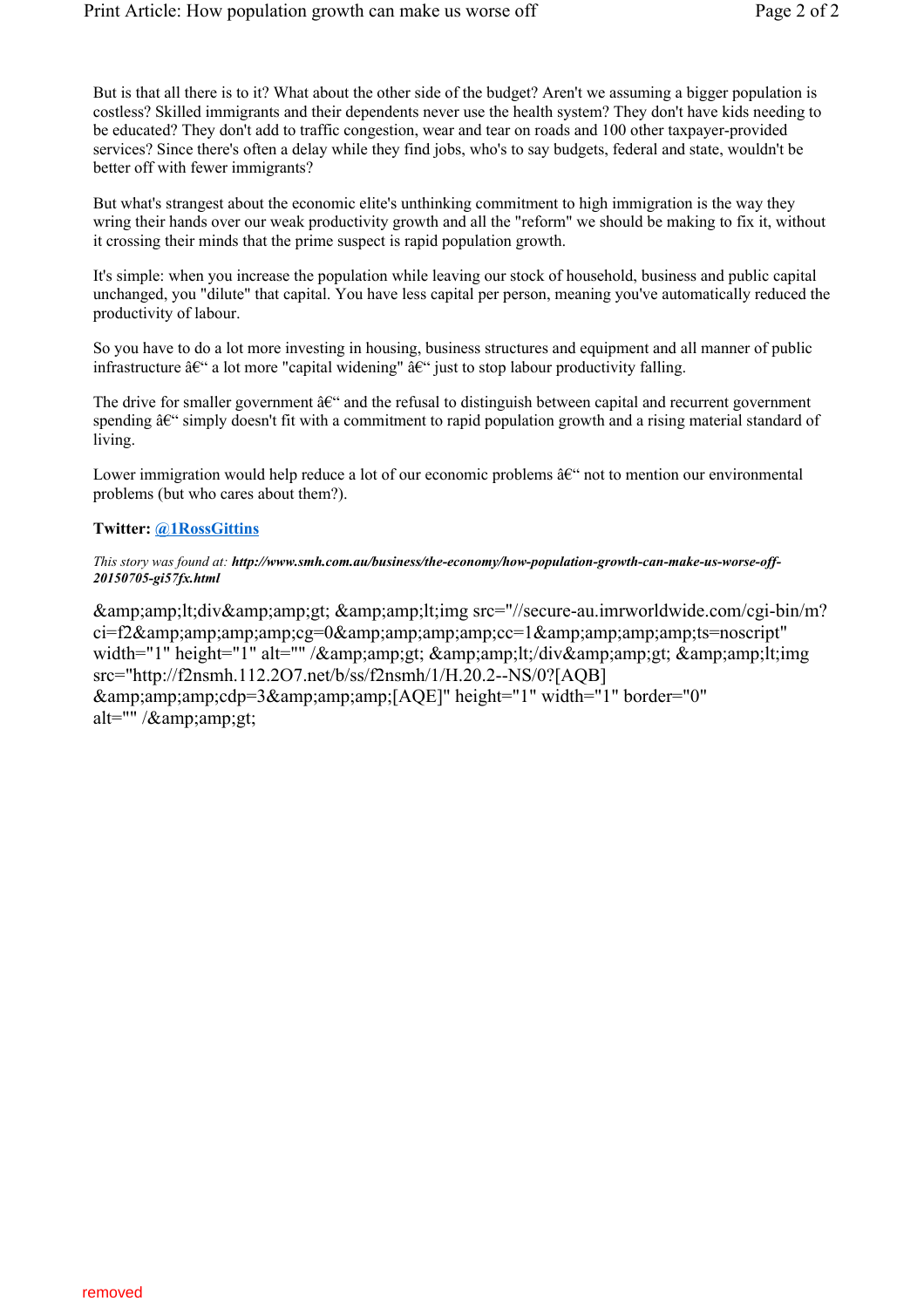## **The Big Australian Illusion**  by Callum Pickering – from The Business Spectator

#### **Australia has the highest population growth in the developed world. But what are our immigration policies trying to achieve? Unfortunately they are creating an illusion of growth, with little consideration of the long-term implications for Australian infrastructure.**

A few weeks ago Alan Kohler laid out the future for economic growth in Australia. It was all about people or more specifically, "the infrastructure required to house, feed and transport them" (*[Australia's new boom: human beings,](http://www.businessspectator.com.au/article/2014/4/2/economy/australias-new-boom-human-beings)* April 2). There is little doubt that migration will sit at the forefront of economic growth in Australia over the next generation. Australian politicians have embraced and run with the concept of a 'Big Australia', with high migration leading to elevated population and economic growth.

**But high migration levels are not achieved without a cost. High population growth puts pressure on existing infrastructure and commonly leads to greater congestion on our roads and public transport. Not to mention the impact on our natural resources and environment. There is also considerable debate as to whether high migration policies benefit the existing population. The Productivity Commission has found that high migration has, at best, boosted per capita GDP modestly. Its study in 2006 found that doubling the annual rate of migration would boost real GDP per capita by (only) around \$383 over two decades.**

The real beneficiaries of migration are the immigrants themselves who benefit from higher domestic wages and relatively better infrastructure. But if high migration is not improving Australian living standards, what is it trying to achieve? Unfortunately, it is doing little more than creating the illusion of growth**.** Despite high migration, Australia's growth in per capita GDP has been lacklustre, with growth over the past five years slowing to its slowest pace in around three decades. Effectively our standard of living is now improving at a much slower pace than we had grown accustomed to.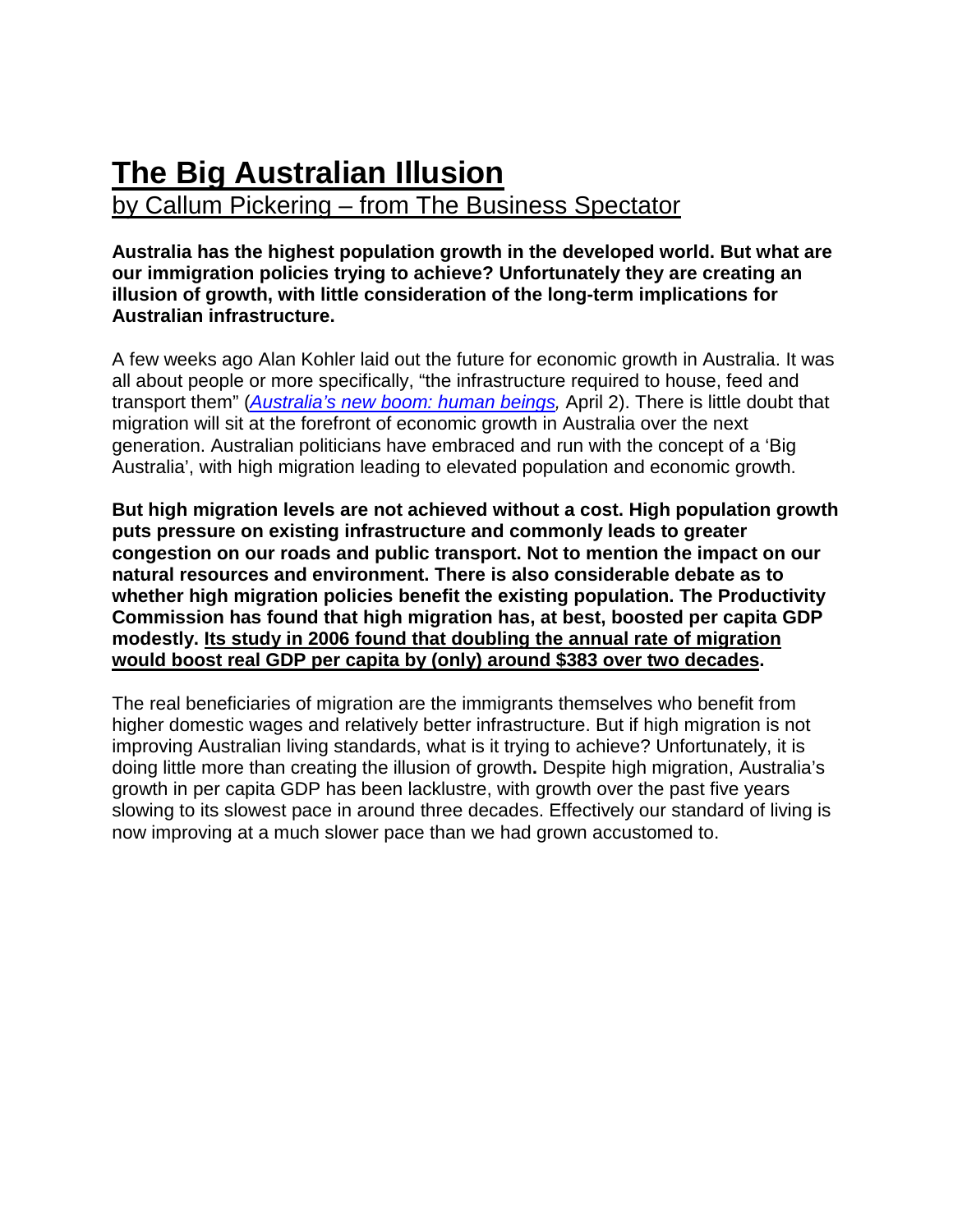

Readers shouldn't underestimate how important minor changes to growth are to our standard of living. If per capita growth rises annually by 2 per cent, living standards will double in 35 years; by comparison, at 1 per cent growth it will take 70 years for per capita income to double. The reasons behind the slowdown are many and varied but include the usual suspects: declining labour market participation, slower productivity growth, insufficient infrastructure investment and disruption caused by the global financial crisis.

What should be recognised though is that high immigration policies are not by themselves a recipe for growth. Immigration is not a substitute for productivity and so far Australian residents are seeing little benefit from Canberra's immigration policies. If politicians want to pursue a 'Big Australia' then they should be prepared to approach it in the right way – they cannot ignore the mounting pressure on existing infrastructure and our natural resources.

Unfortunately, there is little evidence that our politicians – at all levels and of both political persuasions – are capable of finding, selecting and funding the infrastructure that can make the most of our population boom. Australia has suffered from a public infrastructure shortfall for decades now, as successive governments at all levels have wasted a once-in-a-lifetime opportunity to fund infrastructure, boost productivity and set Australian up for the future. Instead we find ourselves on the back end of a resources boom, with long-term budget issues and a huge backlog of necessary investment projects.

The Productivity Commission released a damning assessment of public infrastructure earlier this year, citing "numerous examples of poor value-for-money" projects and inadequate project selection. Without reform it suggested that "more spending will simply increase the cost to users, taxpayers, [and] the community" (*[The great](http://www.businessspectator.com.au/article/2014/3/17/economy/great-infrastructure-drain-must-be-plugged)*